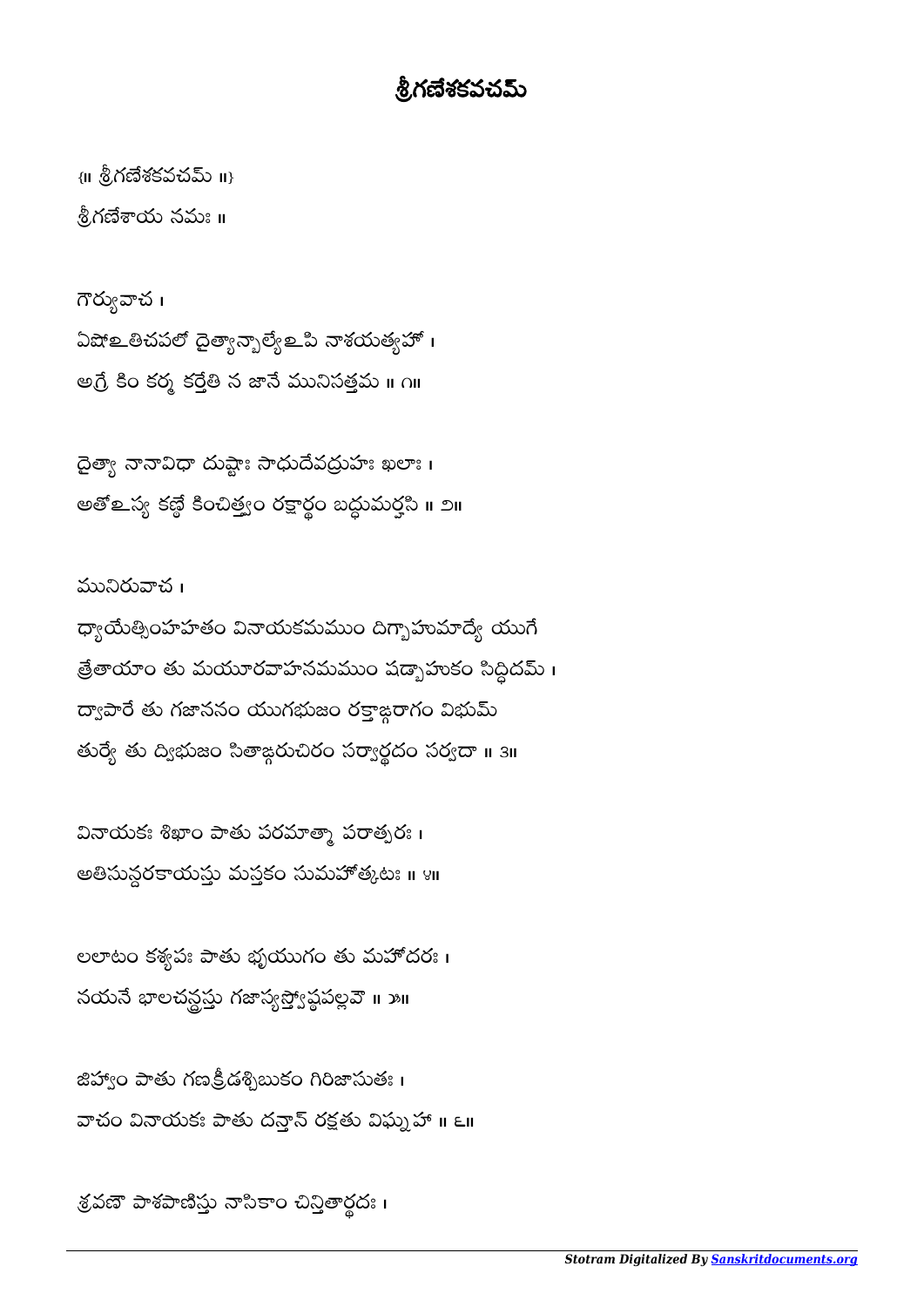రాక్షసాసురవేతాలగ్రహభూతపిశాచతః । పాశాఙ్కుశధరః పాతు రజఃసత్త్వతమః స్మృతిః ॥ <mark>౧</mark>౬॥

కౌబేర్యాం నిధిపః పాయాదీశాన్యామీశనన్ధనః। దివాஉవ్యాదేకదన్తప్తు రాత్రౌ సన్ద్యాసు విఘ్నహృత్ ॥ ౧౫॥

దక్షిణాస్యాముమాపుత్రో నైరృత్యాం తు గణేశ్వరః । ప్రతీచ్యాం విఘ్నహర్తా బ్యాద్యాయవ్యాం గజకర్ణకః ॥ ∩४॥

ఆమోదస్త్వగ్రతః పాతు ప్రమోదః పృష్ఠతో ఒవతు। ప్రాచ్యాం రక్షతు బుద్ధిశ ఆగ్నేయాం సిద్ధీదాయకః ॥౧౩॥

సర్వాజ్గాని మయూరేశో విశ్వవ్యాపీ సదాలవతు। అనుక్తమపి యత్నానం ధూమ్రకేతుః సదాஉవతు ॥ ౧౨॥

క్షిప్రప్రసాదనో బాహూ పాణీ ఆశాప్రపూరకః । అఙ్గులీశ్చ నఖాన్నాతు పద్మహస్తో உరినాశనః ॥ ∩∩॥

గణక్రిడో జానుసజ్ఘే ఊరు మఙ్గలమూర్తిమాన్ । ఏకదన్తో మహాబుద్ధీః పాదౌ గుల్ఫౌ సదాஉవతు ॥ ౧౦॥

ధరాధరః పాతు పార్శ్వౌ పృష్ఠం విఘ్న హరః శుభః । లిజ్గం గుహ్యం సదా పాతు వక్రతుణ్ణో మహాబలః ॥ ౯॥

స్కన్తో పాతు గజస్కన్లః స్తనే విఘ్నవినాశనః । హృదయం గణనాథసు హేరంబో జఠరం మహాన్ ॥ ए॥

 $\kappa$ గణేశస్తు ముఖం కణ్ణం పాతు దేవో గణఞయః ॥ all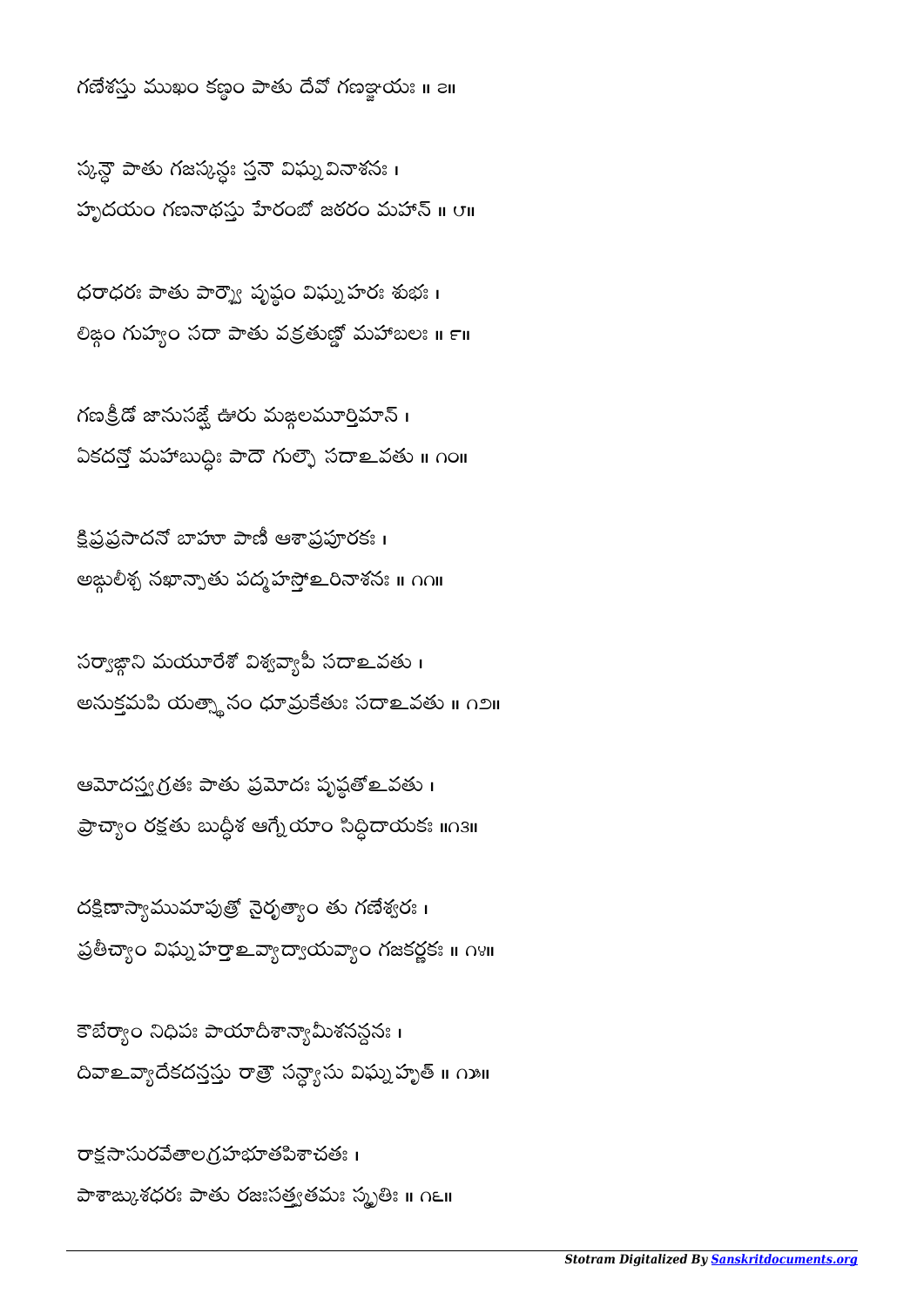మహ్యం స ప్రాహ కృపయా కవచం సర్వసిద్ధీదమ్ ।

ఇదం గణేశకవచం కశ్యపేన సమీరితమ్ । ముద్దలాయ చ తే నాథ మాణ్డవ్యాయ మహర్షయే ॥ ౨౫॥

రాజదర్శనవేలాయాం పఠేదేతత్రివారతః । స రాజసం వశం నీత్యా ప్రకృతీశ్చ సభాం జయేత్ ॥ ౨౪॥

ఏకవింశతివారం చ పఠేత్తావద్దినాని యః । కారాగృహగతం సద్యోరాజ్ఞా వధ్యం చ మోచయేత్ ॥ ౨౩॥

సప్తవారం జపేదేతద్దినానామేకవింశతిమ్ । తత్తత్వలవాప్ని తి సాధకో నాత్రసంశయః ॥౨౨॥

యుద్ధకాలే పఠేద్యస్తు విజయం చాప్నుయాద్ధుతమ్ । మారణోచ్చాటకాకర్షస్తవ్బమోహనకర్మణి ॥ ౨౧॥

త్రిసన్ట్యం జపతే యస్తు వజ్రసారతనుర్భవేత్ । యాత్రాకాలే పఠేద్యస్తు నిర్విఘ్నే ఫలం లభేత్ ॥ ౨ం॥

భూర్హపత్రే లిఖిత్వేదం యః కణ్ణే ధారయేత్సుధీః। న భయం జాయతే తస్య యక్షరక్షఃపిశాచతః ॥  $\alpha$ ౮॥

సర్వాయుధధరః పౌత్రాస్ మయూరేశో లవతాత్సదా । కపిలో உజాదికం పాతు గజాశ్వాన్యికటో உవతు ॥ ∩౮॥

జ్ఞానం ధర్మం చ లక్ష్మీం చ లజ్జాం కీర్తి తథా కులమ్ । వపుర్ధనం చ ధాన్యం చ గృహాన్దారాన్నుతాన్నఖీన్ ။ ౧౭॥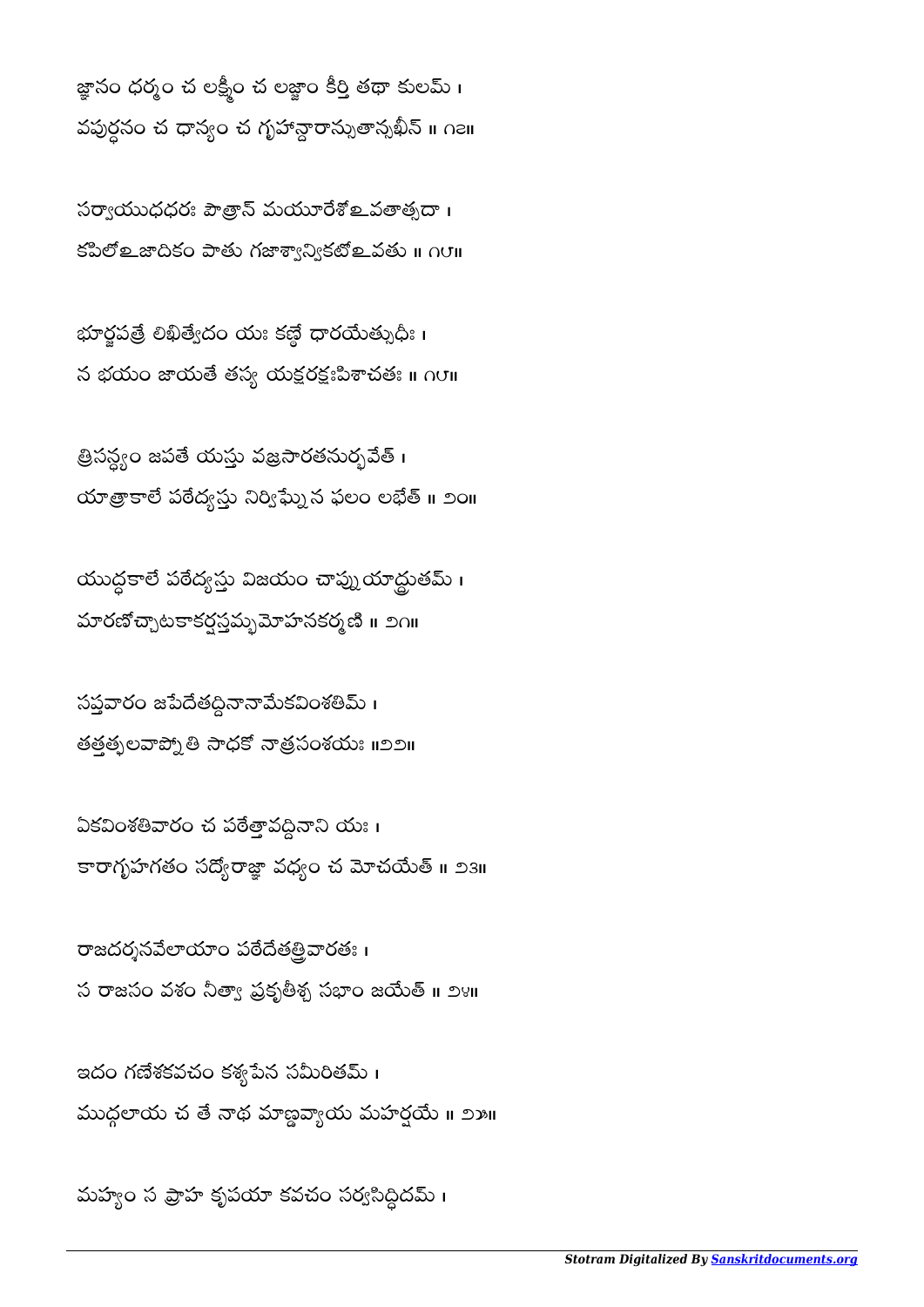## న దేయం భక్తిహీనాయ దేయం శ్రద్ధావతే శుభమ్ ॥ ౨౬॥

యస్యానేన కృతా రక్షా న బాధాస్య భవేత్క్వచిత్ <mark>।</mark> రాక్షసాసురవేతాలదైత్వదాసవసమృవా ॥ ౨౭॥

ఇతి శ్రీగణేశపురాణే ఉత్తరఖణ్ణే బాలక్రీడాయాం షడశీతితమే లా దాయి గణేశకవచం సమ్పూర్ణమ్ ॥

Encoded by Sunder Hattangadi sunderh@hotmail.com

Please send corrections to sanskrit@cheerful.com

Ganesha kavacham Lyrics in Telugu PDF

Last updated  $\bar{5}$ oday

http://sanskritdocuments.org

% File name : ganeshakavach.itx % Category : kavacha % Location : doc\ ganesha % Language : Sanskrit % Subject : philosophy/hinduism % Transliterated by : Sunder Hattangadi sunderh at hotmail.com % Proofread by : Sunder Hattangadi sunderh at hotmail.com % Description-comments : shriigaNeshapuraaNe uttarakhaNDe baalakriiDaayaa.n shhaDashiititame.adhyaaye % Latest update : December 11, 2003 % Send corrections to : Sanskrit@cheerful.com % Site access : http://sanskritdocuments.org  $\frac{0}{0}$ % This text is prepared by volunteers and is to be used for personal study % and research. The file is not to be copied or reposted for promotion of % any website or individuals or for commercial purpose without permission. % Please help to maintain respect for volunteer spirit.  $\frac{0}{0}$ 

We acknowledge well-meaning volunteers for **Sanskritdocuments.org** and other sites to have built the collection of Sanskrit texts.